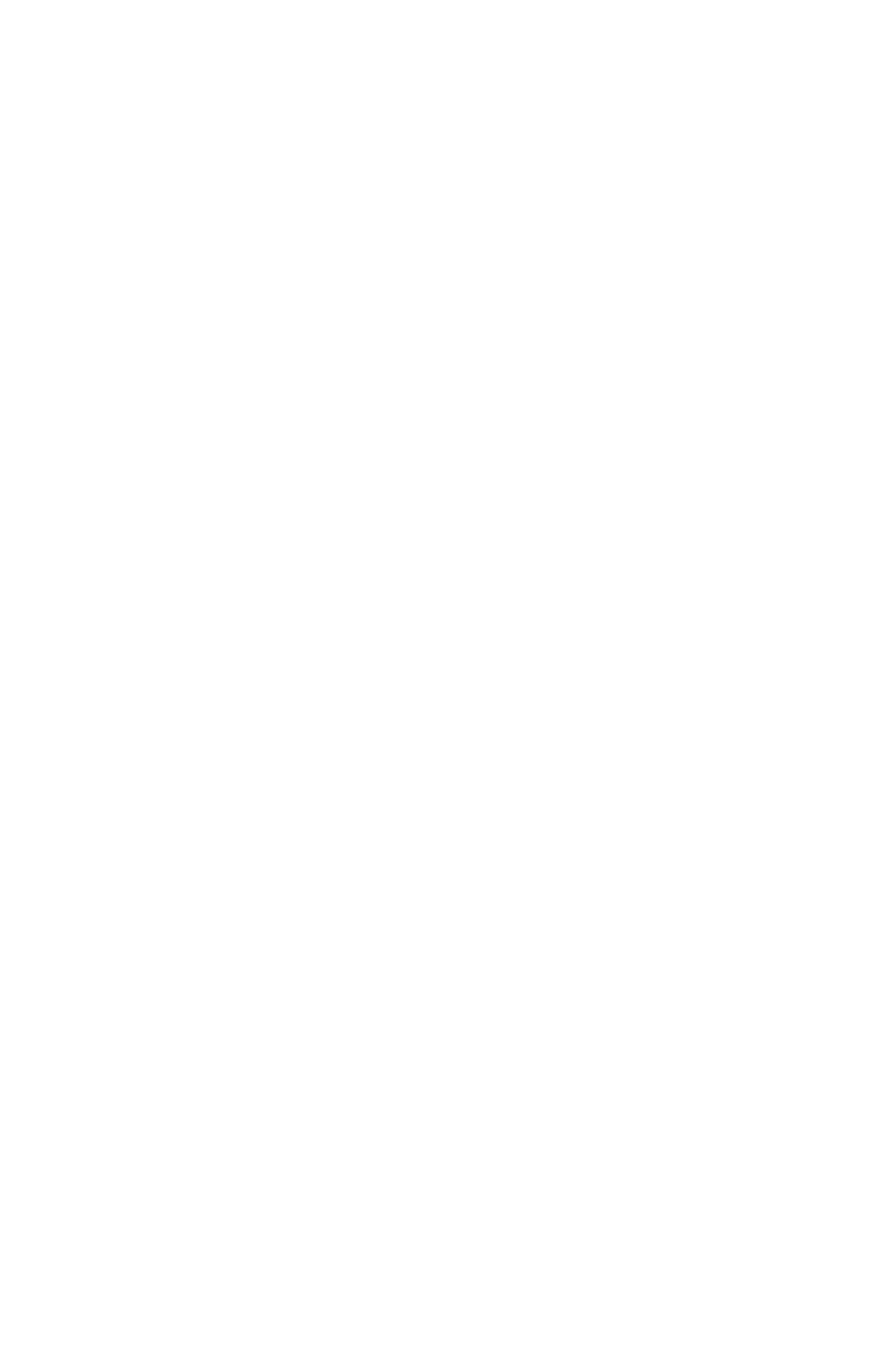# Table of Contents

| 1              |
|----------------|
| 1              |
| $\overline{c}$ |
| 4              |
| 5              |
| 6              |
| 8              |
| 10             |
| 11             |
| 12             |
| 13             |
| 14             |
| 16             |
| 16             |
| 16             |
| 17             |
| 18             |
| 20             |
|                |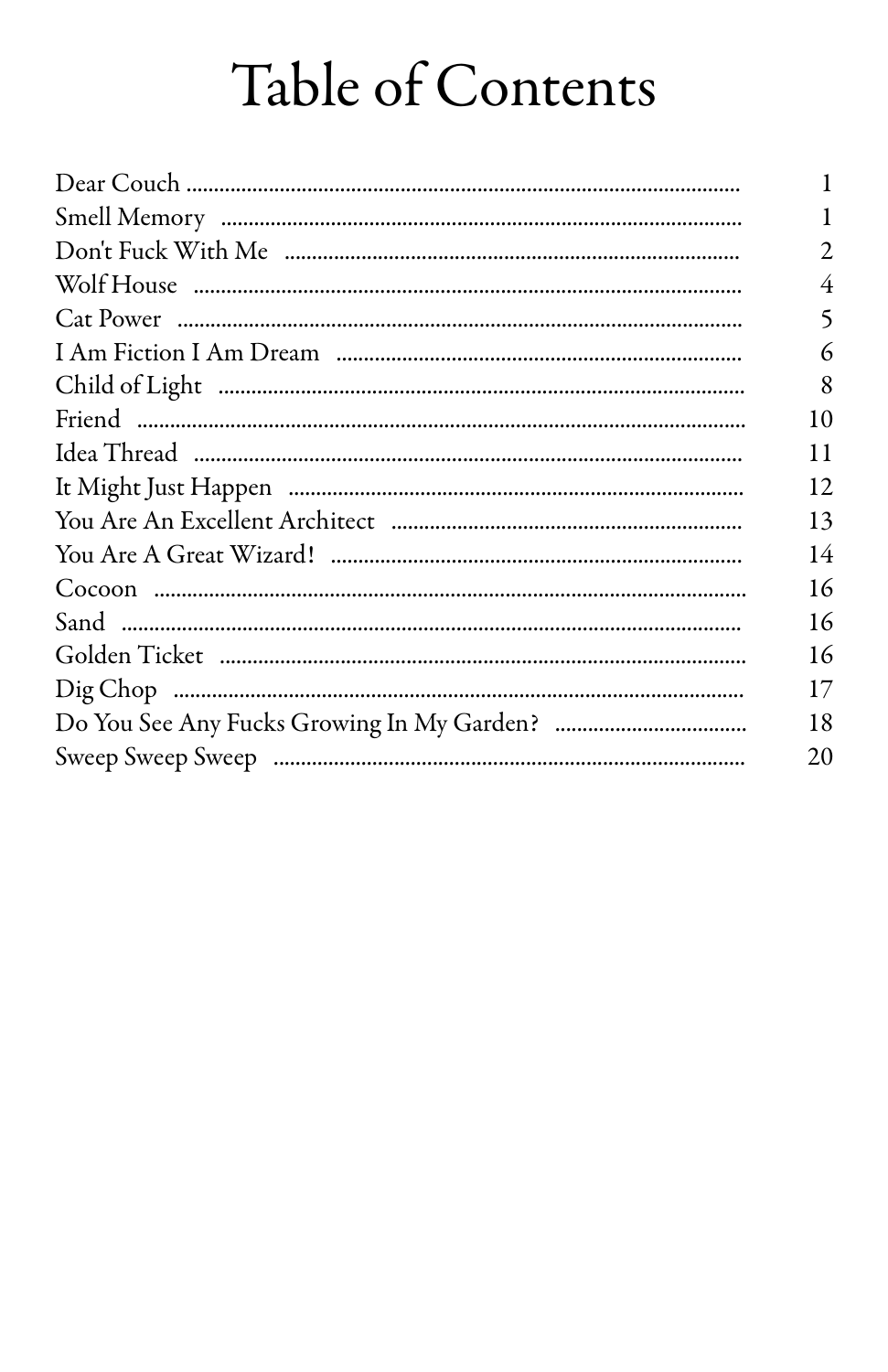# Introduction Snug Mansion's Wine and Poetry Night

Sometime last year a group of folks from Colorado moved to Eugene, Oregon and with them brought Wine and Poetry Night. Now once a month various sorts of people (mostly disgruntled young adults) bring a bottle of wine or two and gather at a house illuminated with candles to read poetry, tell stories, and sing songs. You can drink to good poetry, you can drink to bad poetry, you can drink to whatever the fuck that just was which definitely could not possibly be considered poetry, or you can decline to drink at all. Without competition or stylistic limitations, the event is a lovely and safe space to share words in, especially with a glass of wine in hand.

It had been many years since I last wrote poetry. Wine and Poetry Night's atmosphere gave me the inspiration I needed to start writing creatively again and climb out of my methodical rut of informational nonfiction. Embarrassingly, the only time that I write poetry at all is when I can attend a Wine and Poetry Night, but what can I say? I like to share. I love poetry because you can break the rule boundaries of language and create bigger, better, and juicier strings of words. This booklet collects the first year of poems I performed at Wine and Poetry Night. The poems appear chronologically in the order I originally wrote them between the dates of September 2014 and September 2015.

Fun fact #1: I have never had a bottle of red wine I did not like.

Fun fact #2: When drinking wine, I always drink red wine unless I am left with no other choice but to suffer through a glass of white wine.

Note that these poems can be vulgar, funny, depressing, or whimsical, but, as is often the case, some amount is lost to the poems being written rather than performed. For a performance, you'll need to find me at the right time and place wherever in the world I am. If that all works out, preferably greet me with a bottle of red wine; this will make the performance better. Any quality of wine will do. Good luck.

Two final notes: First, I suggest you read these poems with wine, either drinking or cradling the bottle. Second, thank you people of Snug Mansion for bringing such a wonderful event to Eugene!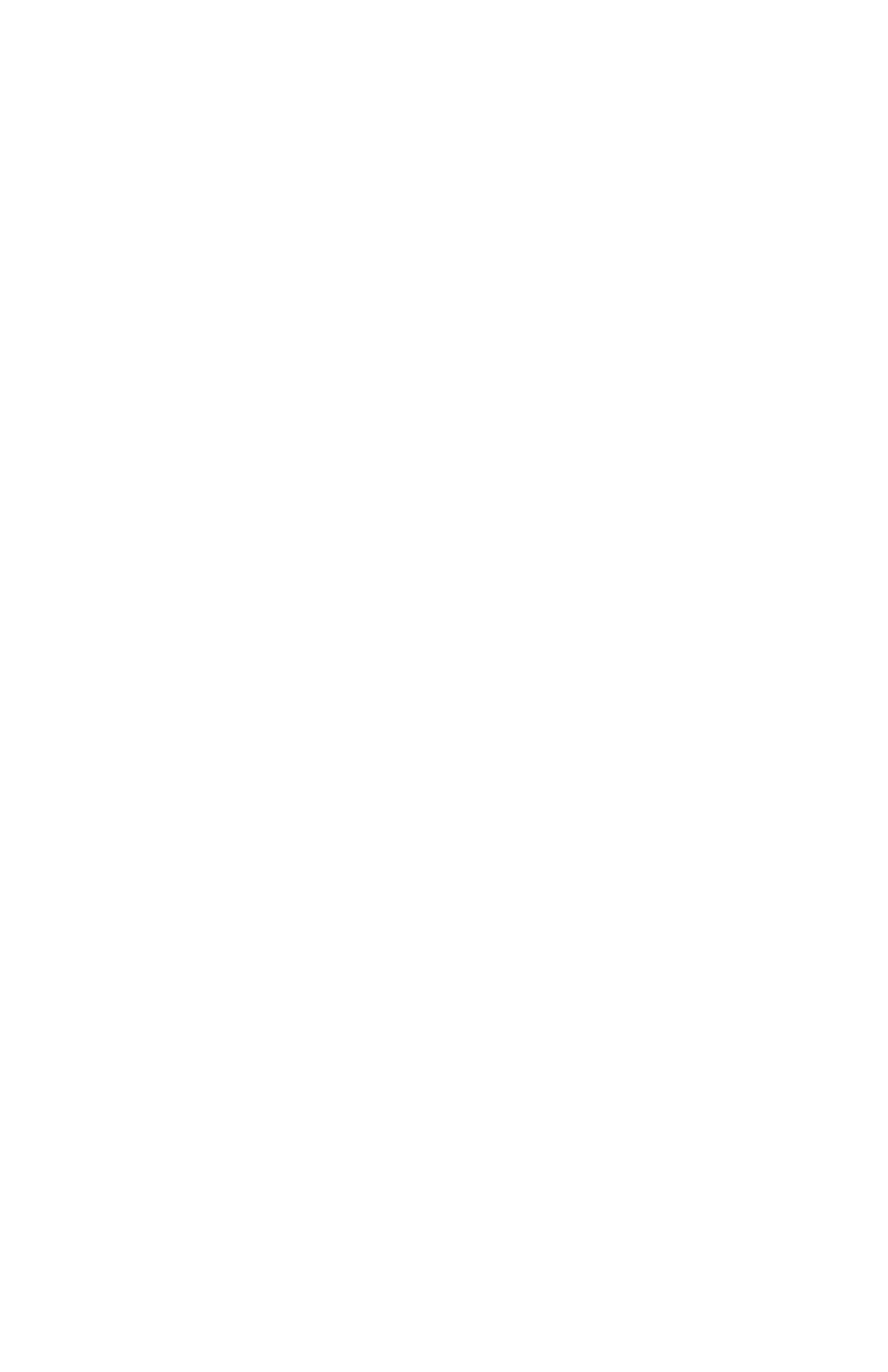#### Dear Couch

Dear Couch, After a long hard day dare say I your embrace is like A hug on all the drugs

 $\sim\sim\sim$ 

# Smell Memory

This air is intoxicated with memories, it's like things go up my nose and a camera reel begins to turn;

Coffee and mornings as a child.

Warm bread and the dumpster of baguettes.

Fish sauce and my ex's cunt.

I smell memories.

 $\sim\!\sim\!\sim$ 

 $\sim$  1  $\sim$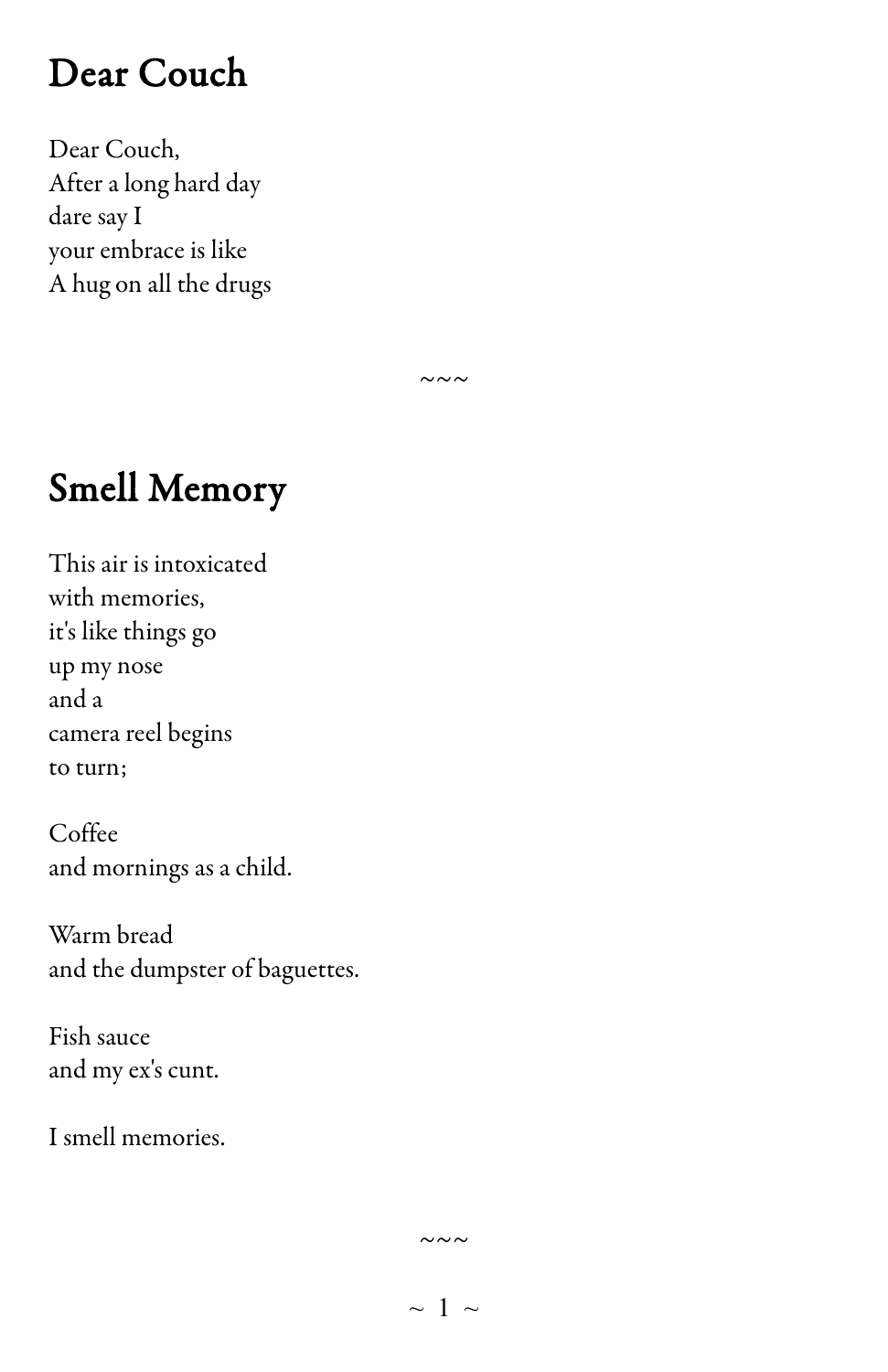# Don't Fuck With Me

I'm sitting here organizing Rearranging neurons Dusting out the cells. Synthesizing atoms Colliding protons

So don't fuck around with me, Okay?

If I wanted to I could see magic on charred toast, gods in the toilet, And demons on your nose

But today, No one's going to fuck around with me.

Fate, I know that you're just trying to make me fall in love or kill me, but aren't we past this? Can't we just be friends?

When there's a phone lying on the ground Or a key falls out of a box Or a bird shits on my head Oh I know what you're getting at Calling me to see something deeper Calling me to sway with the winds Calling me to be fucked with.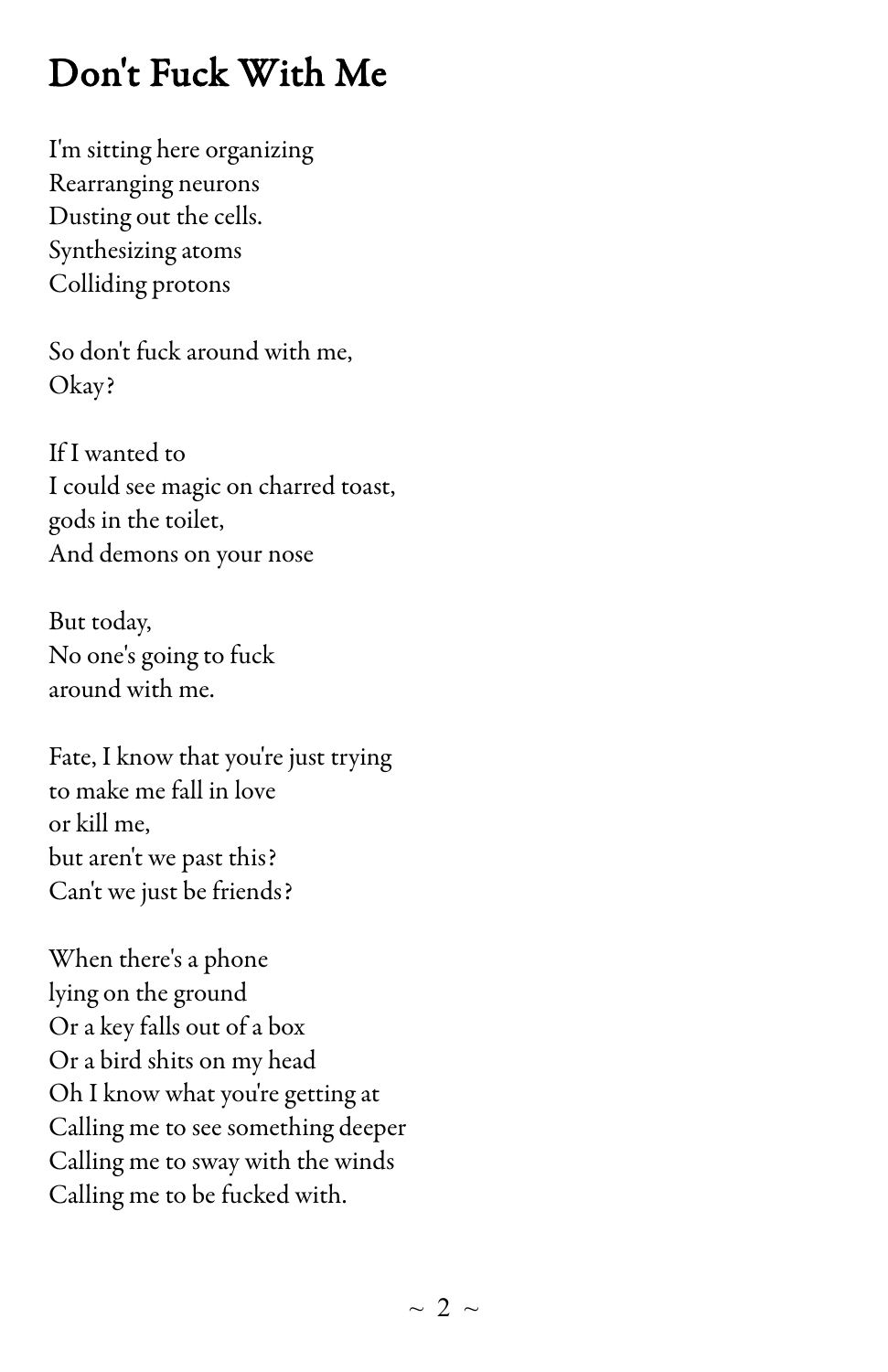Fate,

I'm holding you tenderly, And sometimes I'll listen to And sometimes I'll follow your every weird word

But today, I'm going to tell you what to do: Fuck off, I'm busy.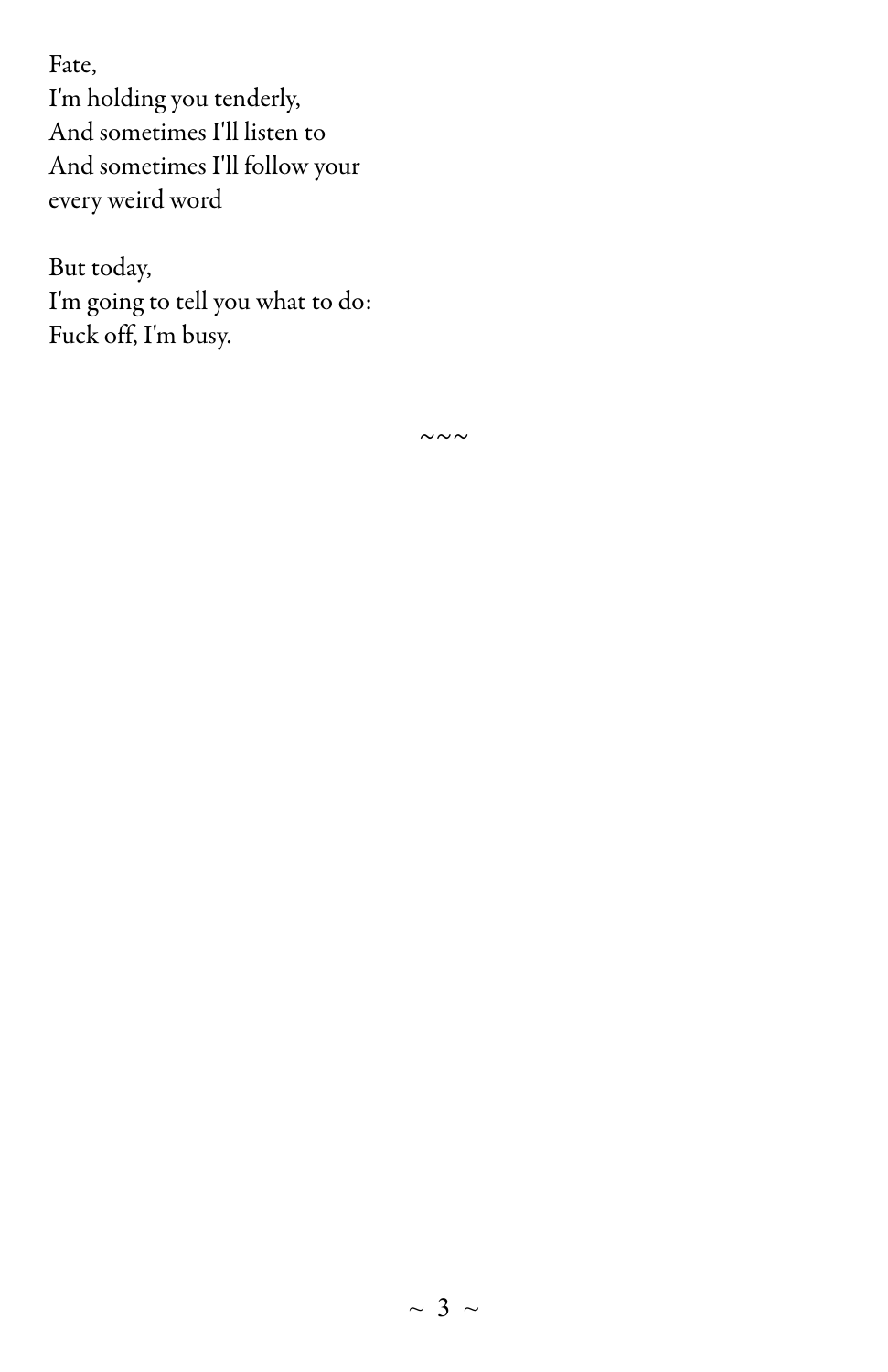# Wolf House

The wolves are asleep. Lying all around my mind my body my soul my house The wolves are always asleep That is until someone treads louder than a mouse Into my body my mind my soul my house And these wolves, they are hungry; Willing to eat anything Willing to eat the mind the body the soul Willing to eat a whole house.

So I sit here waiting attempting patiently For someone For a mind a body a soul a house To come inside quieter than a mouse

But I'm sorry I haven't made it easy There are boxes piled against the door and I hardly open the curtains anymore

And the wolves.

But you must understand they are the only ones to keep me company over the cold cold nights and these long long years And what then if they are gone? Will you stay?

It is a delicate matter.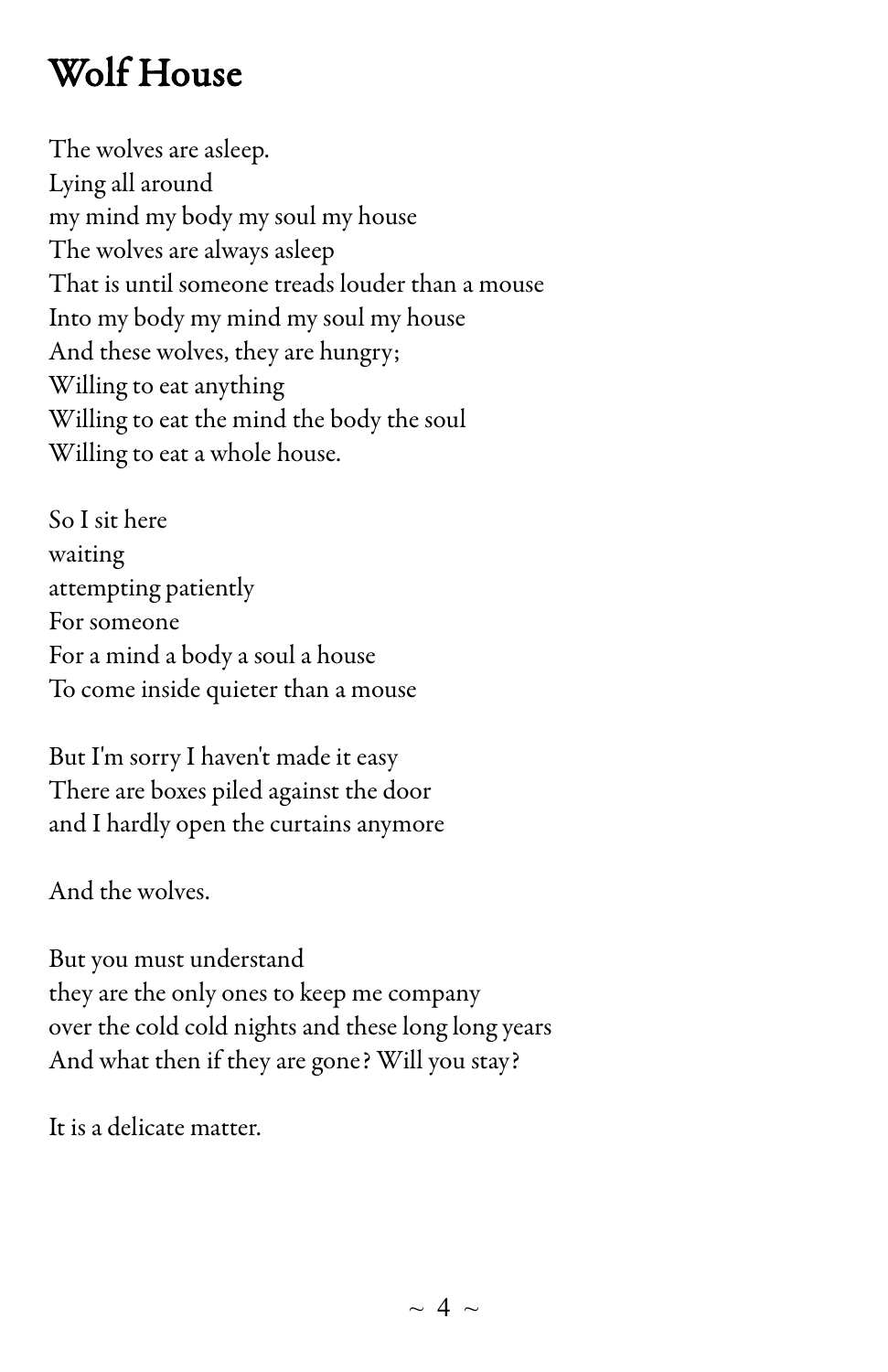So I sit here Sometimes thinking if that mind that body that soul that house were the better of these wolves an ax, a shotgun, and a shovel Might do finer than a mouse Raising hell just once to bury these wolves outside this house But be sure with an aim of rage because a mark off and I will go astray.

And these days I might look A little wolf myself So don't be confused and surely do not lose. As I sit here waiting attempting, not so patiently For someone For a mind a body a soul a house

 $\sim\sim\sim$ 

#### Cat Power

Purr at it; buildings will shake Meow at it; victory is in sight Put a cat on it; empires will crumble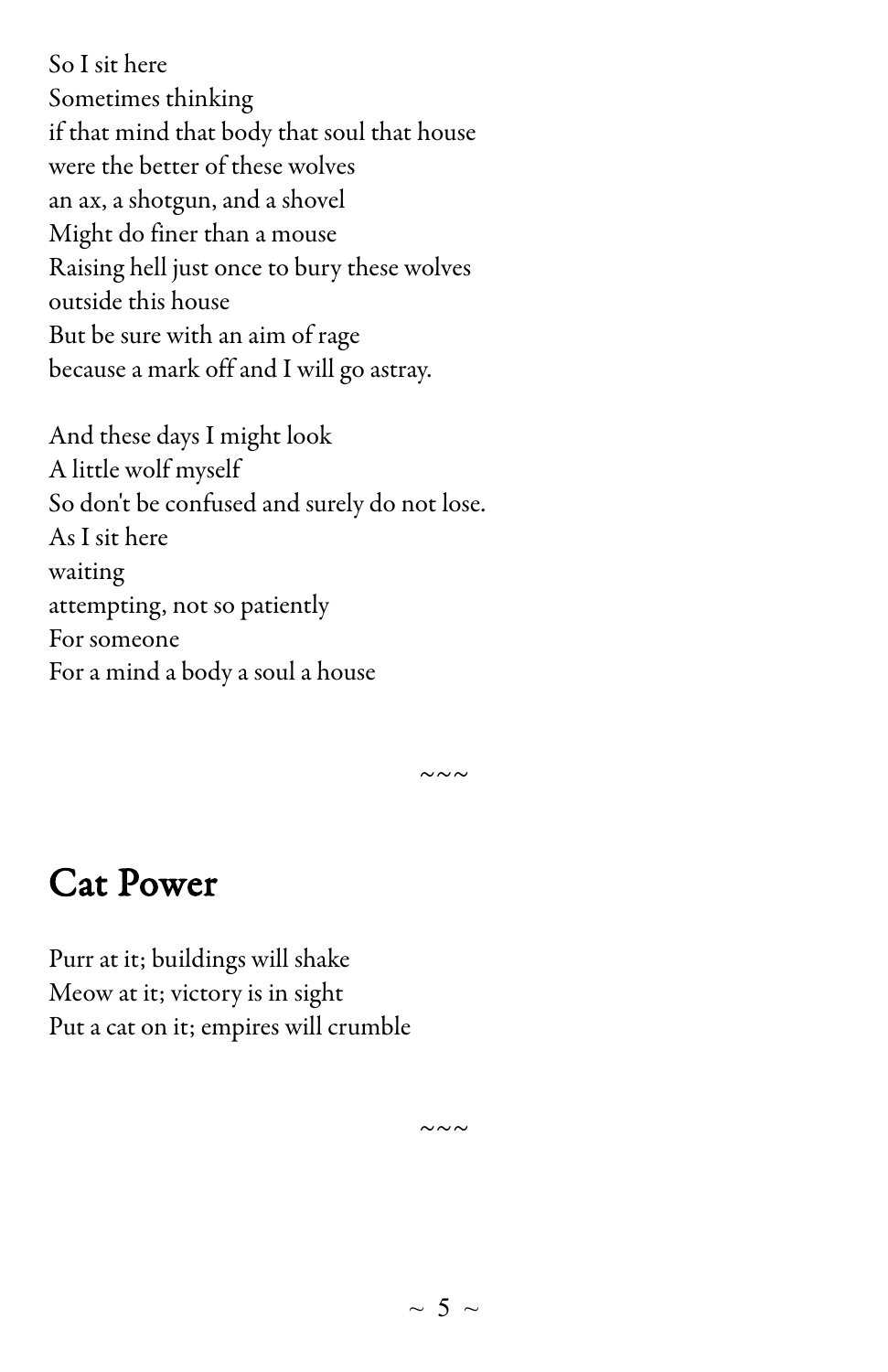# I Am Fiction I Am Dream

I am fiction I am dream Inspired from the triumph of heroes and villains

Hear me:

I have seen gods And through which jealousy sparked An aspiration into their glorious steps

To become a god. And seek only what is unseekable

But then I realize how gods aren't revered Gods are things to be fearful of Holding life and death Happiness and eternal woe in flux

And so now with a cleaver of contradiction too great for the lie of perfection to defend against I dethrone gods By ripping away the masks Which hide their souls.

You see I was once baffled by beauty to the extent of being stabbed by a red searing blush

Well I am no longer afraid of beauty Or even life itself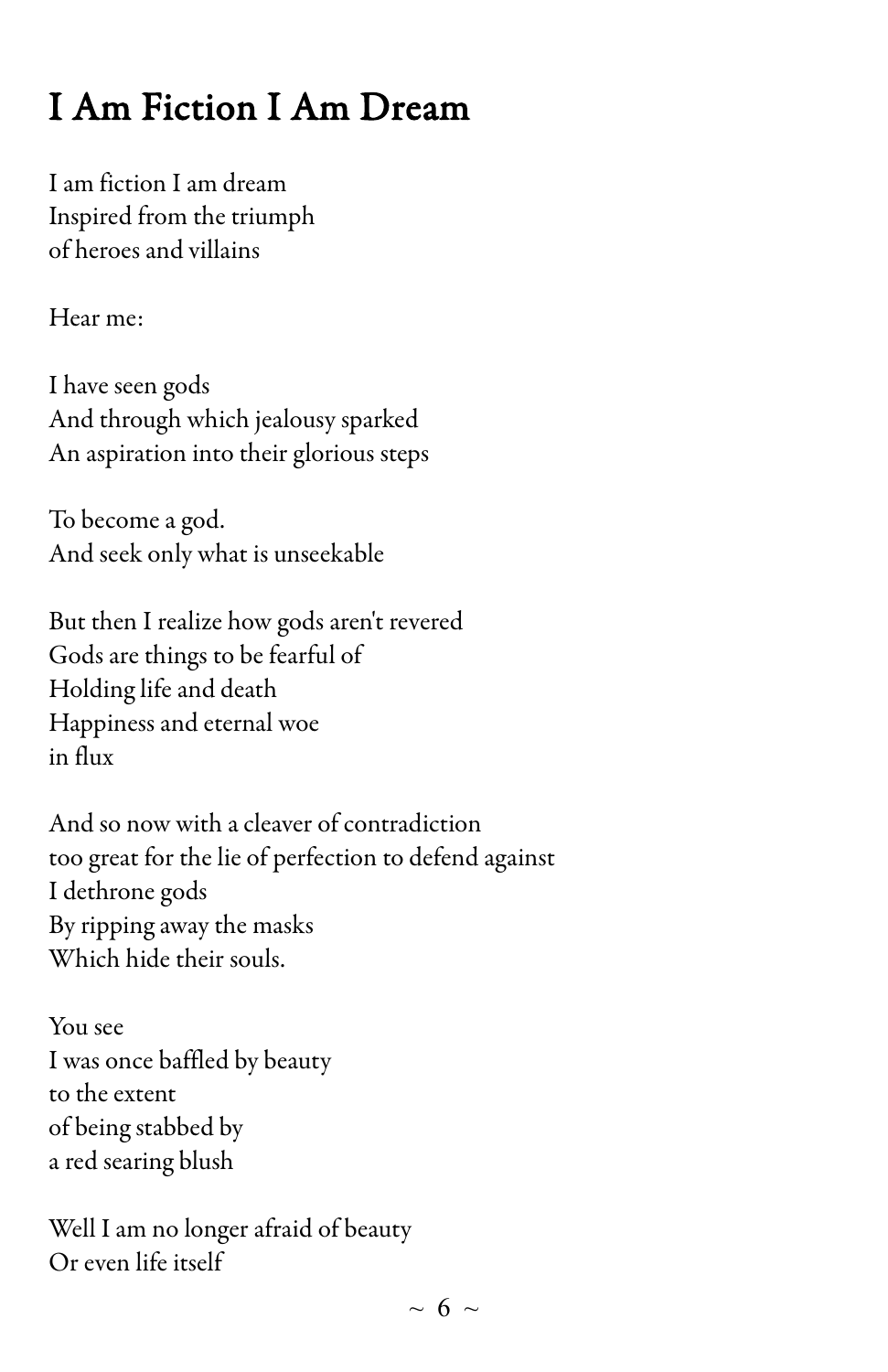I am here I am now I am inspired

Within the gaze of a shooting star I will crash I will burn I will regrow in imperfect perfection And realize new intricacies within this fiction within this dream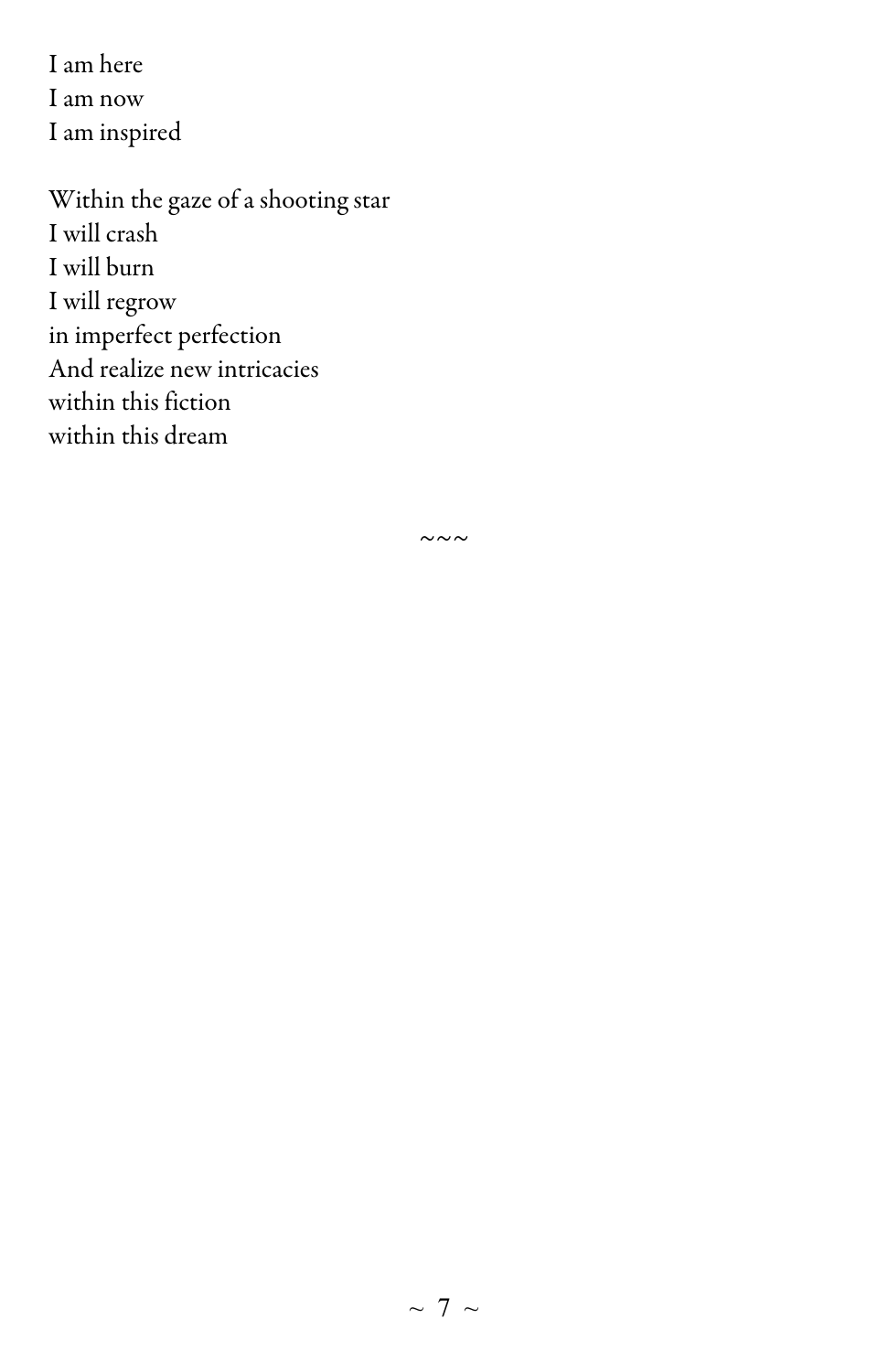# Child of Light

Child of Light you rode faster than the moon

Outran her cycles and they became untrue

Split off from rationale and made love to the lush forests deep underground

Mama's worried. I just don't know what to do.

Child of Light I can almost see You're becoming something so new But don't you miss the moon?

Mama's worried. I just don't know what to do.

Look, I'll take you back to the moon.

I'll find the forests deep underground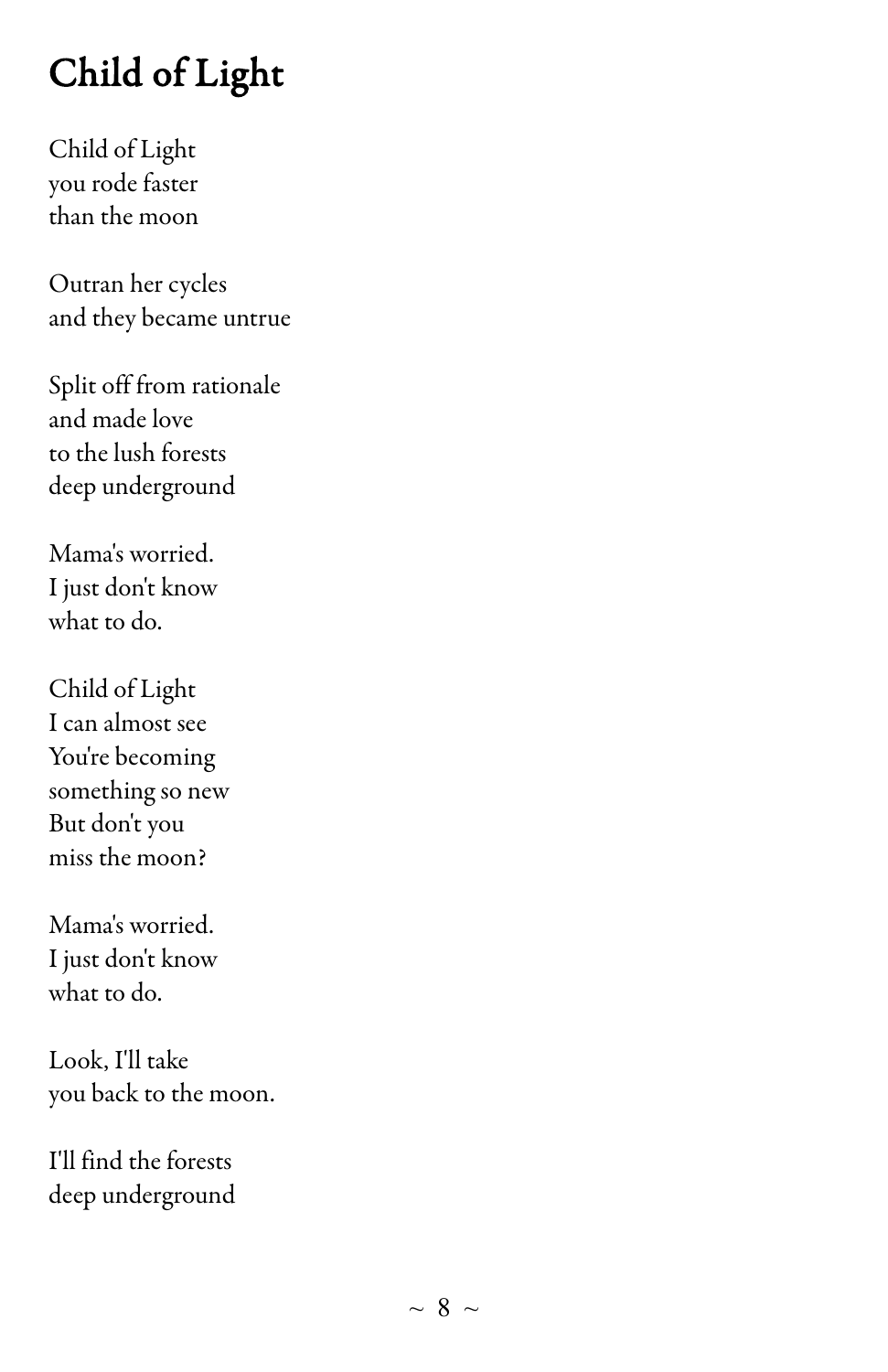Wouldn't you be happier there?

But mama wouldn't have none of that,

said she wasn't ready said you weren't ready

sent down a hurricane to swoop you away

You can't outrun this There won't be nothing left

Except my memories of the possibilities of you.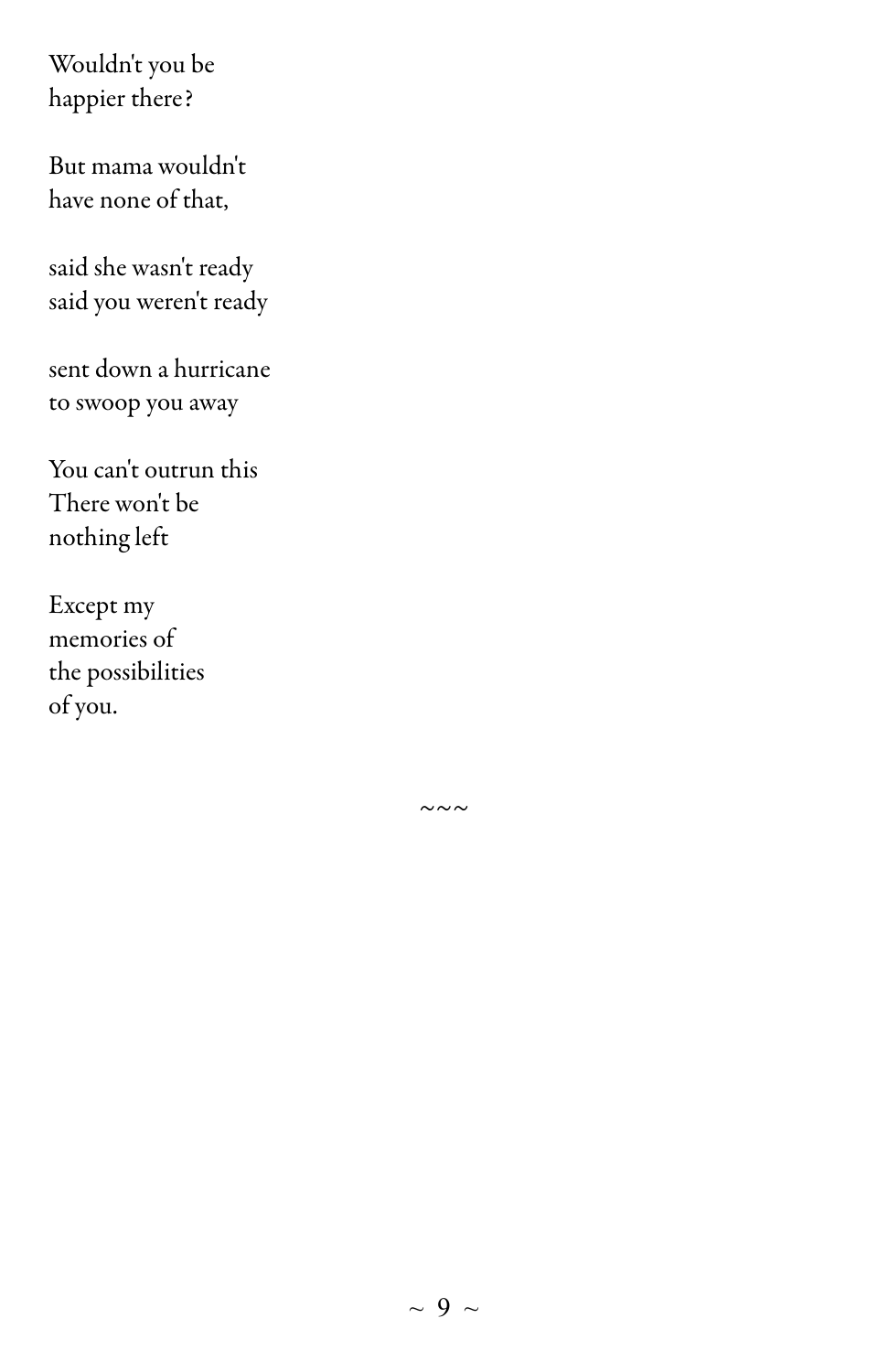# Friend

Hey, hey you,

You despicable, ugly and pathetic mother fucking gross piece of washed up, worthless, atrocious, no-good, lazy, fucked up, stupid, awkward, shit on a stick dipped in a pile of rotten skunk vomit

You're just like me, aren't you?

Let's be friends!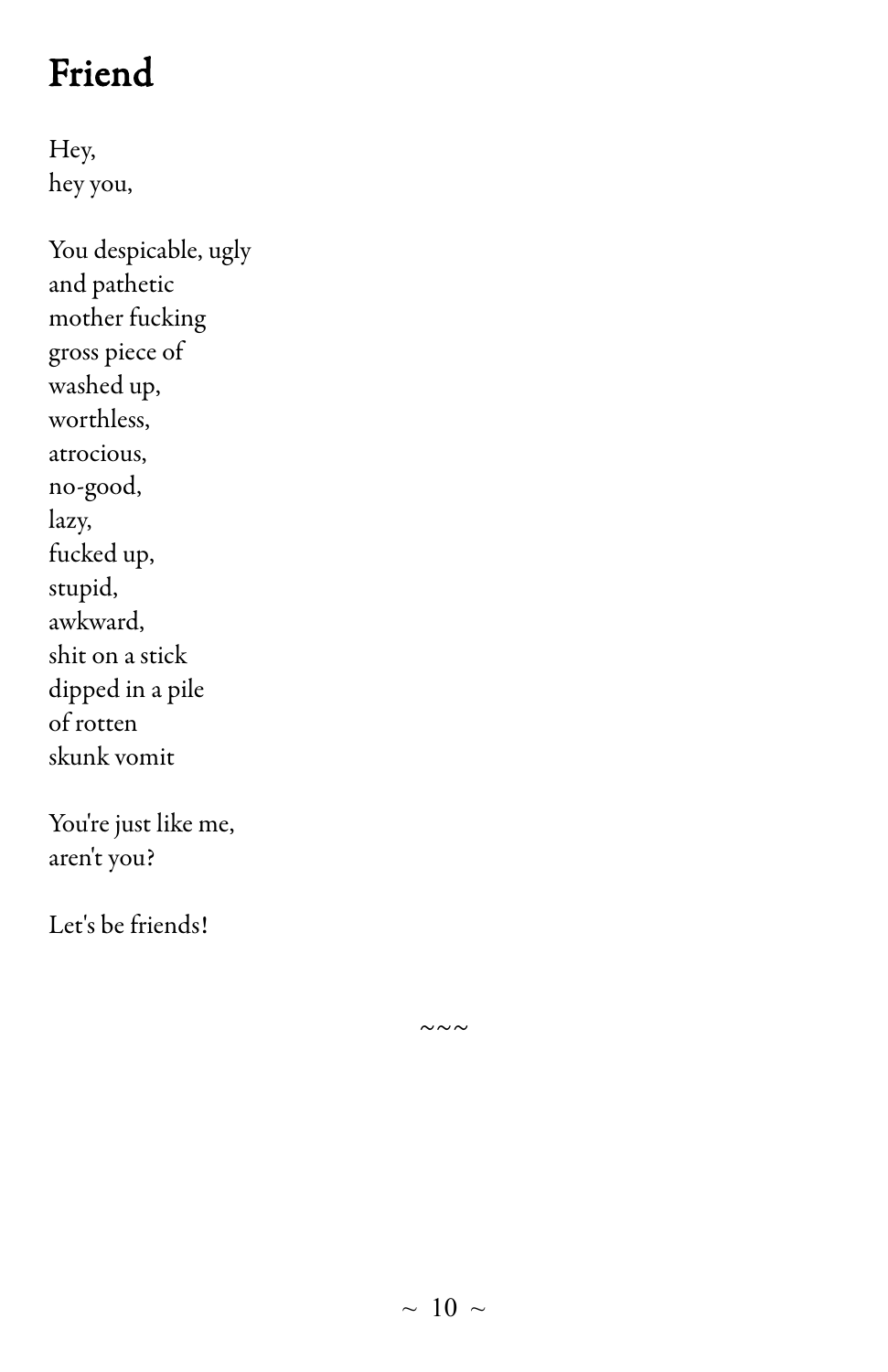# Idea Thread

And then a whirling and twirling idea smacked me in the face.

I'm pulling a long black thread.

I imagine at the end is a pink flamingo that will grant me one wish.

I imagine at the end is beauty still upset at itself for a day that ended too soon.

I imagine at the end is the end and that's all.

The whirling and twirling went away.

I forgot about the thread that was now a tangled heap at my feet.

And here we are again.

 $\sim\!\sim\!\sim$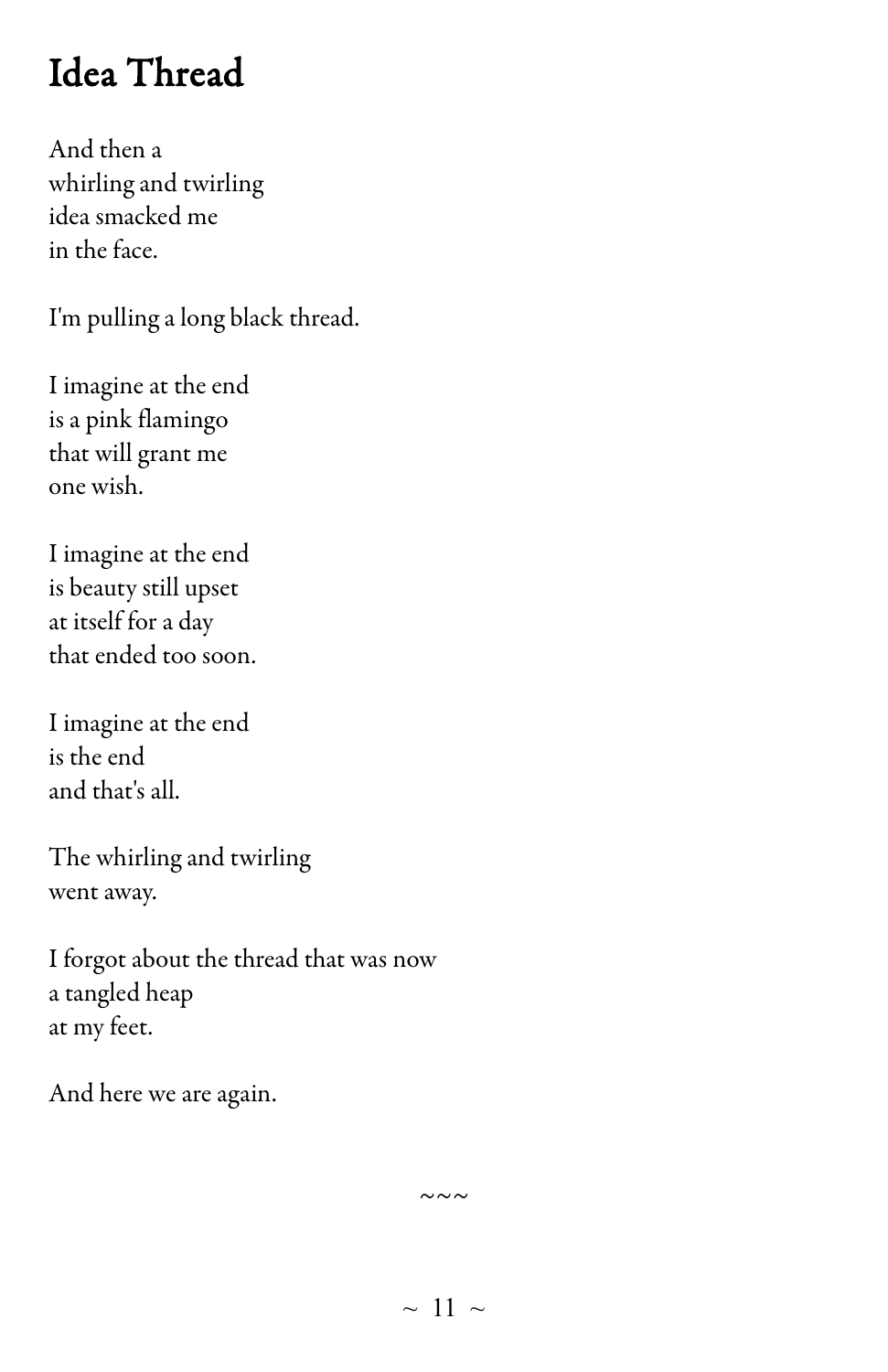# It Might Just Happen

You might get a fish in your pants if you use the ocean as a blanket.

Aren't you worried? Aren't you afraid? It might just happen!

You might get a bear caught in your hair if you use the forest like a beauty salon.

Aren't you worried? Aren't you afraid? It might just happen!

You might get a wingnut in your house if you use the city at all.

Aren't you worried? Aren't you afraid? It might just happen!

 $\sim\!\sim\!\sim$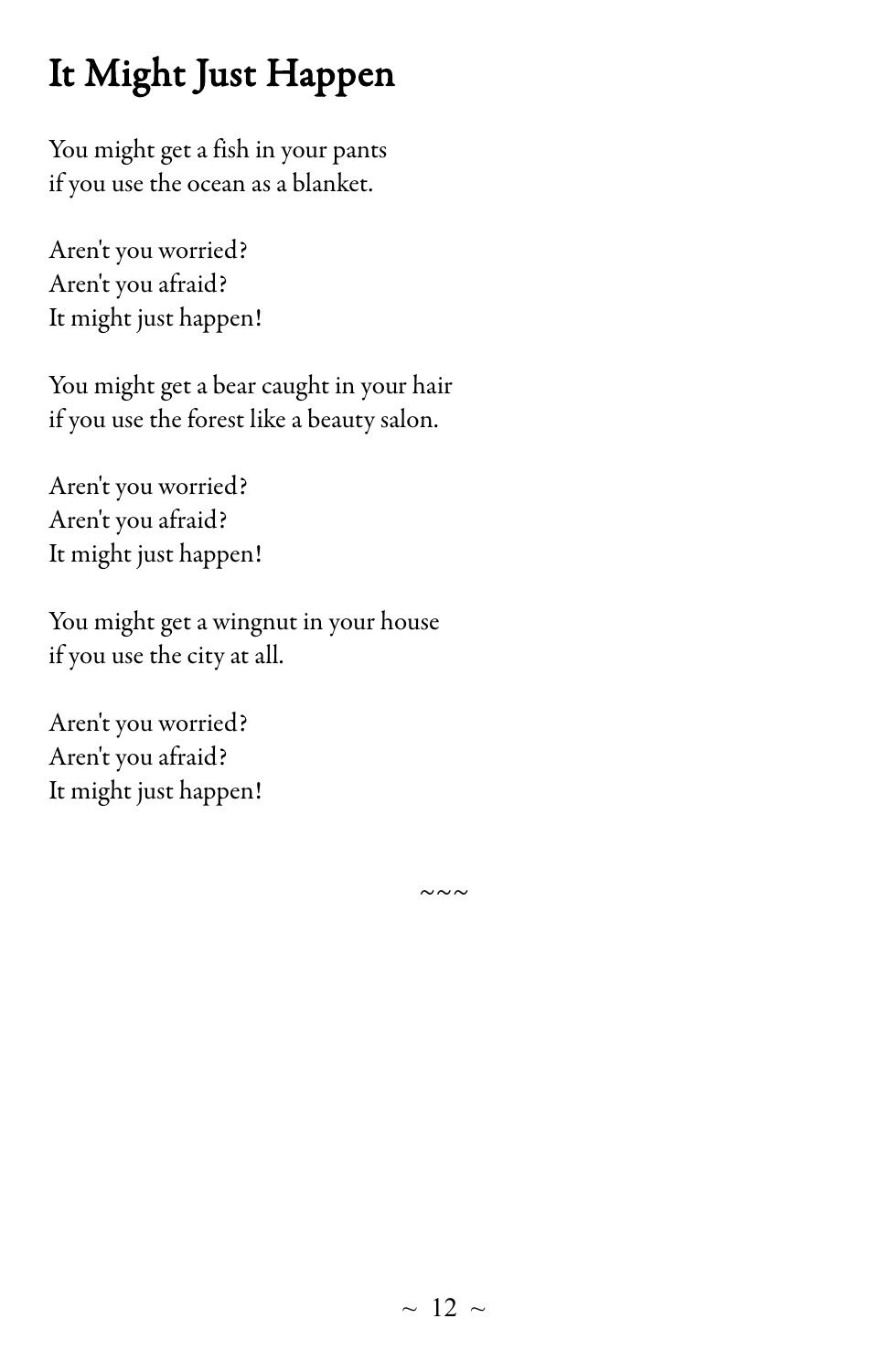# You Are An Excellent Architect

You are an excellent architect

You've taken each broken relationship, and mortared them together into a perfect wall around your heart.

You've wired together a beautiful fence of neurons to keep in the beasts of hate and out the lore of love.

You've built a special mechanism, a twitch in your muscles, to show how disinterested you are.

And you dug a trench to deepen the pitch of your voice just enough to sound like a sociopath.

You are an excellent architect.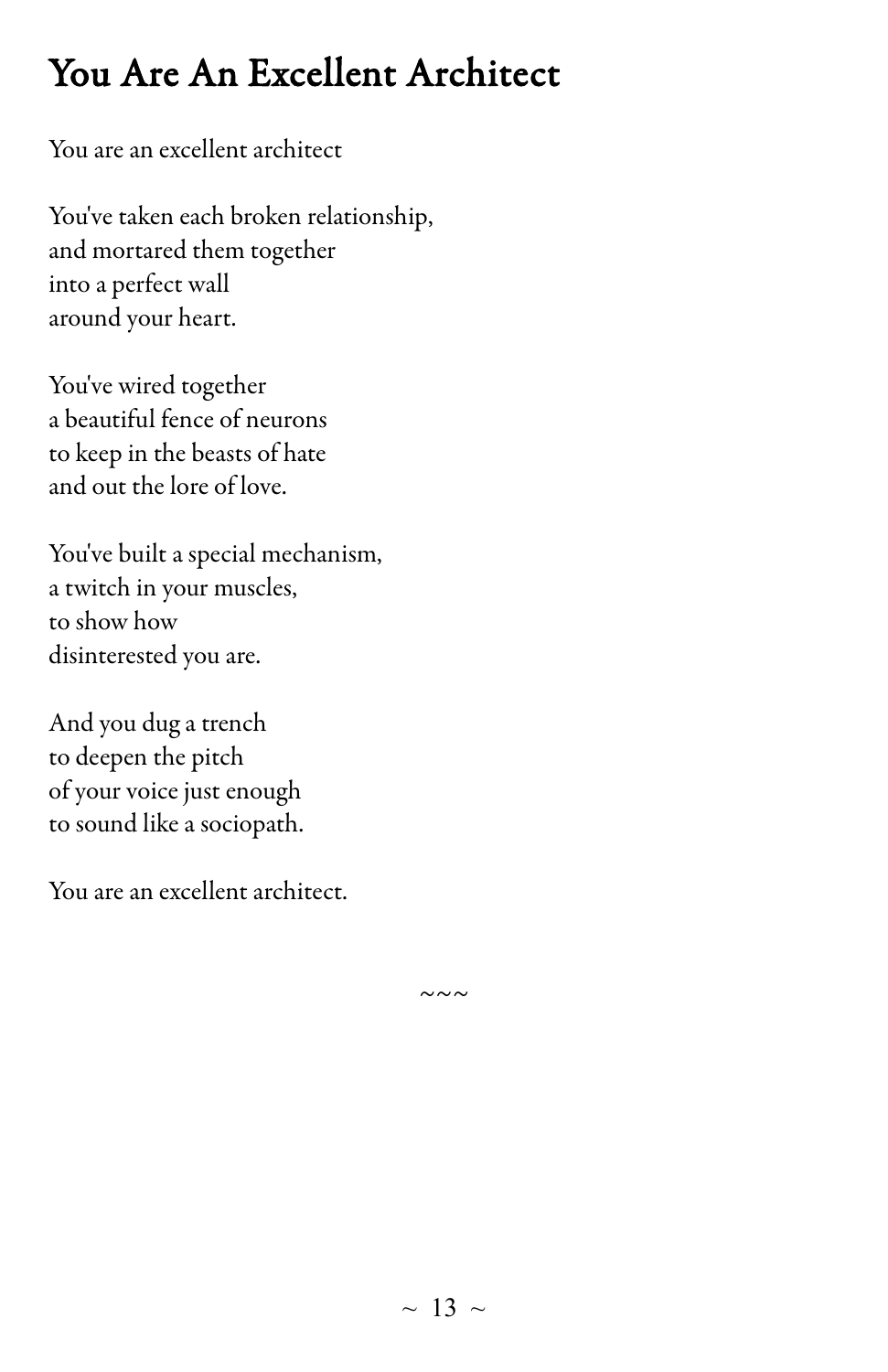# You Are A Great Wizard!

Poof! Puff! Pablamy! You are a great wizard!

You need only say 'penis' around a gaggle of schoolboys to prove your power potent.

Showered with giggles for hours on end. Your magic is fantastic.

Poof! Puff! Pablamy! You are a great wizard!

You need only smile briefly at a stranger to prove your power potent.

Passing your joy from person to person your magic is fabulous.

Poof! Puff! Pablamy! You are a great wizard!

You need only follow your heart to prove your power potent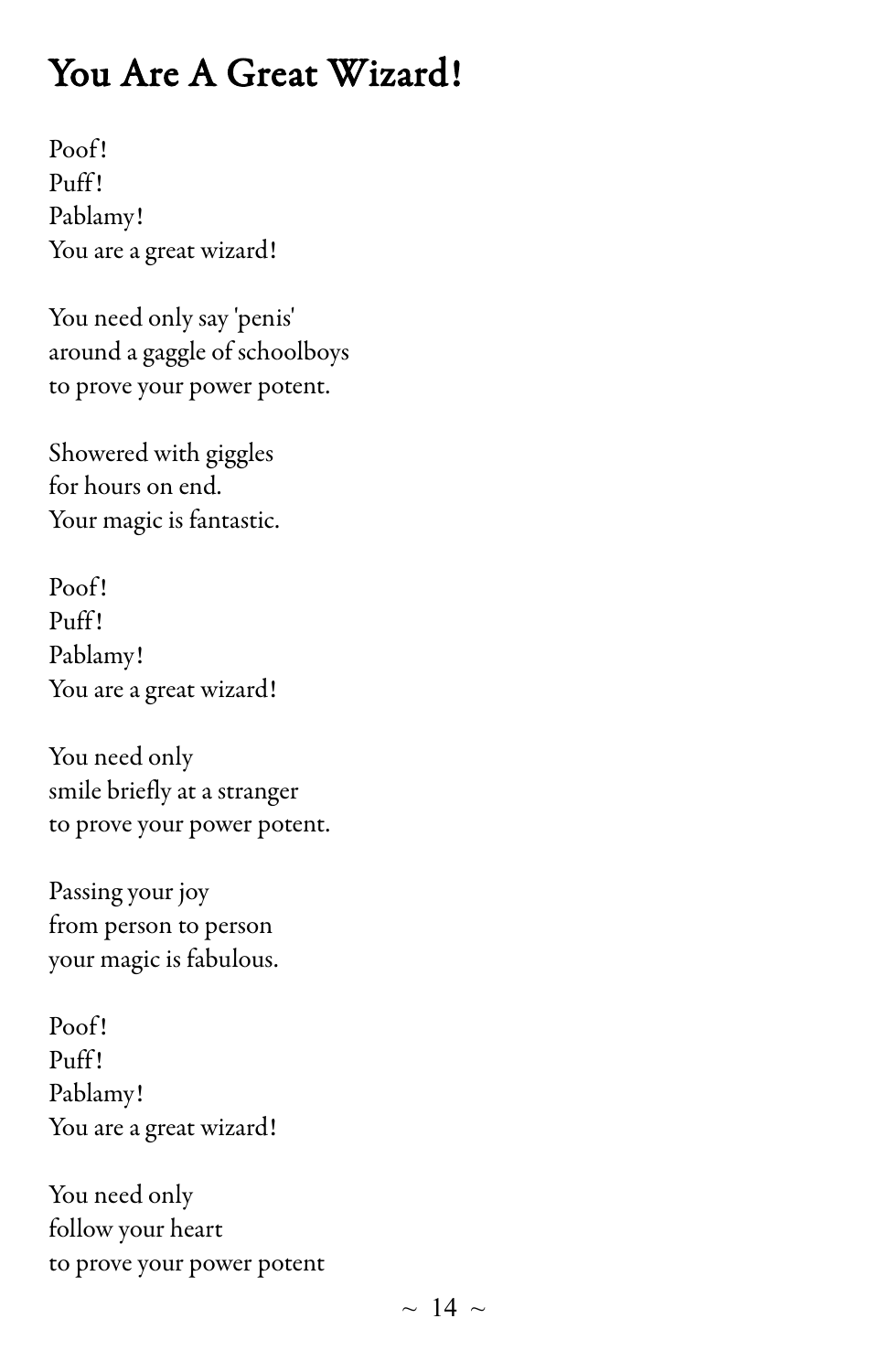Living each moment presently powerful your magic is everywhere.

Poof! Puff! Pablamy! You are a great wizard!

Be proud for you have powers none other do

Be brave for just the right spell will open that sealed door

And be wise for the wrong magic might just end it all.

You are a great wizard. Poof Puff Pablamy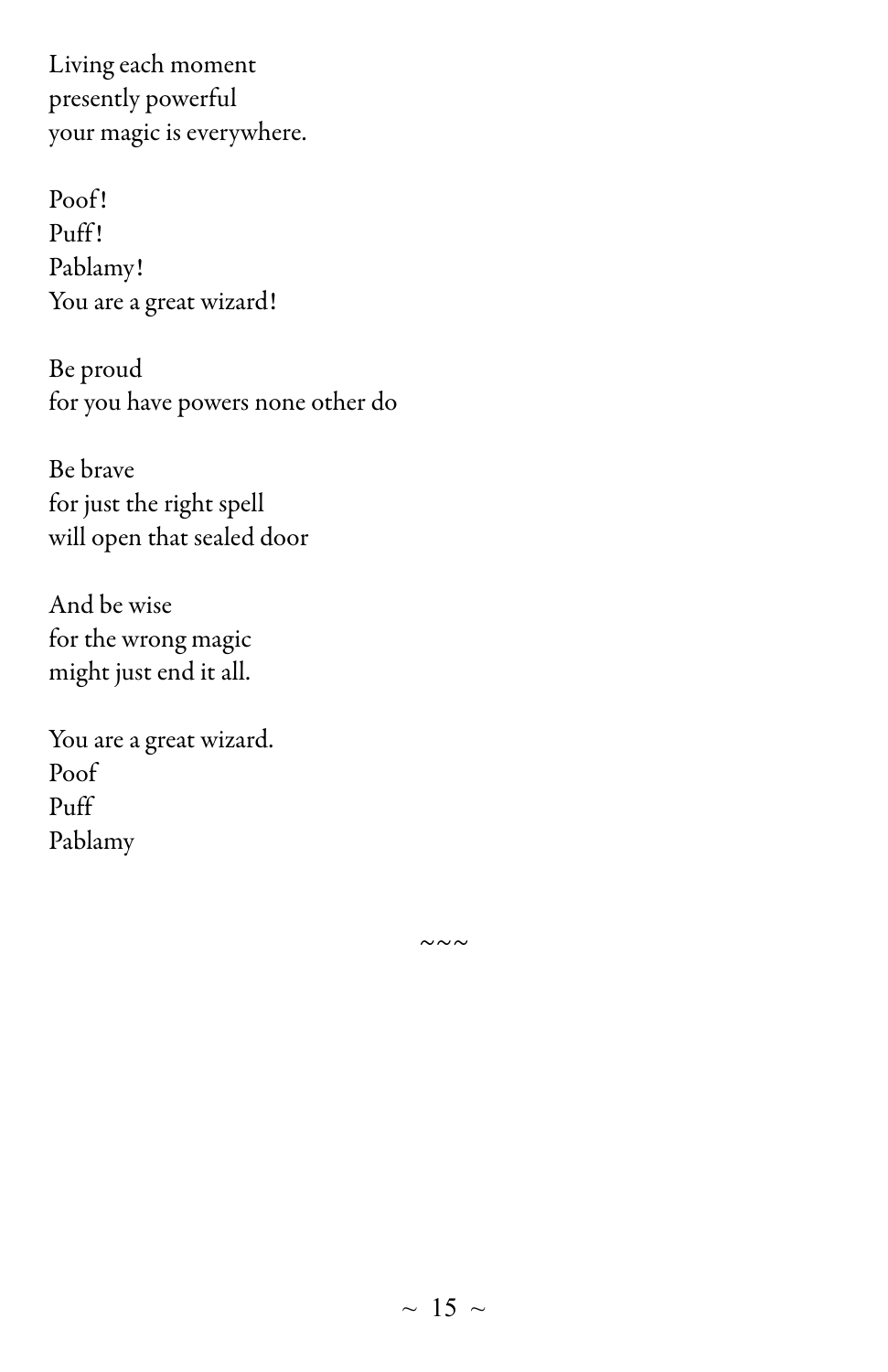#### Cocoon

I'm going to wrap myself into a cocoon and pop out as the biggest brightest flower.

 $\sim\sim\sim$ 

# Sand

I was chewing on grains of sand

 $\sim\sim\sim$ 

# Golden Ticket

I found a beautiful golden ticket,

it is a first class ticket,

to get the fuck away from you.

 $\sim\sim\sim$ 

#### $\sim$  16  $\sim$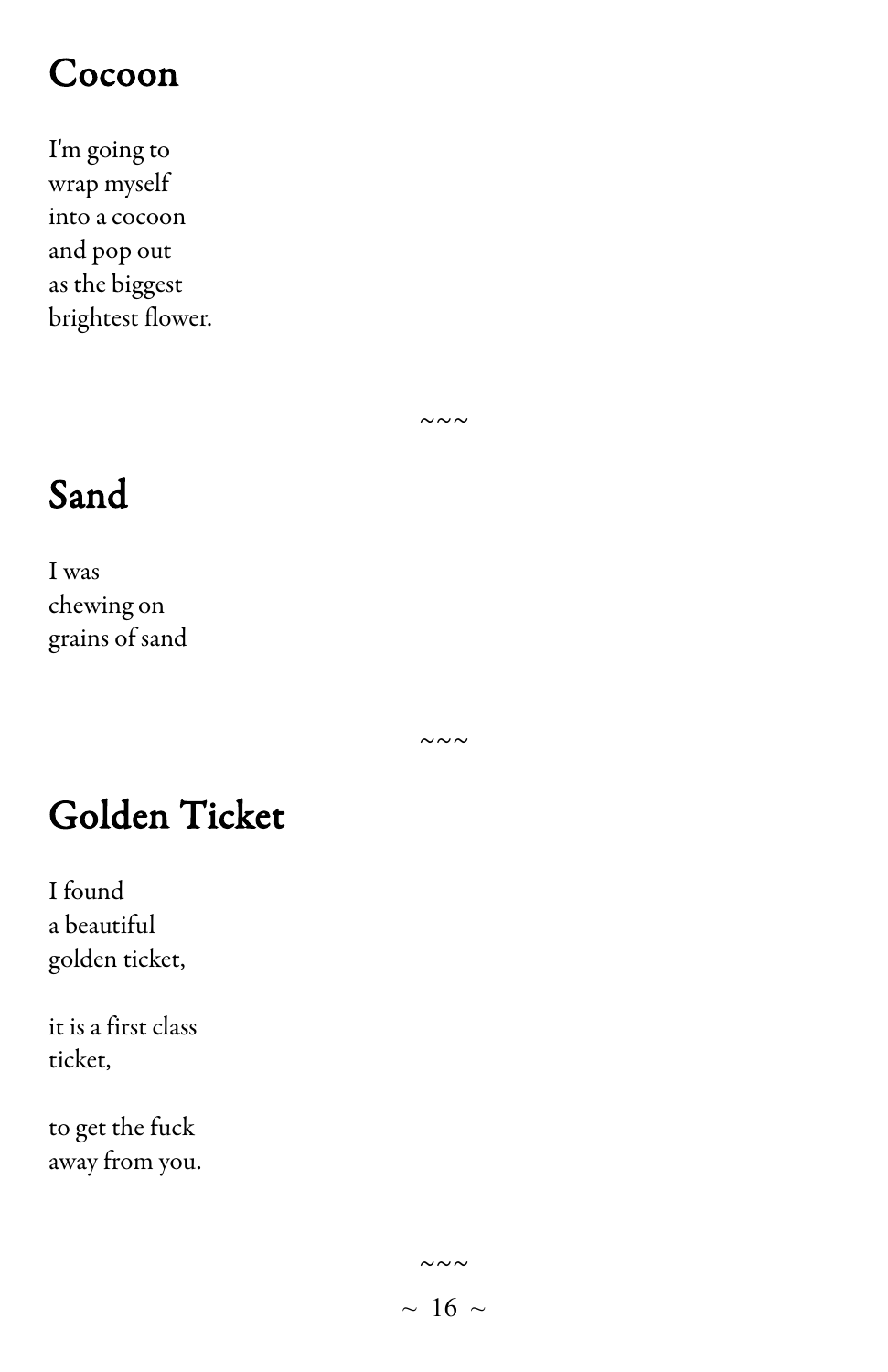# Dig Chop

There are demons surrounding me, so all I can do is start digging a hole and chop wood underground.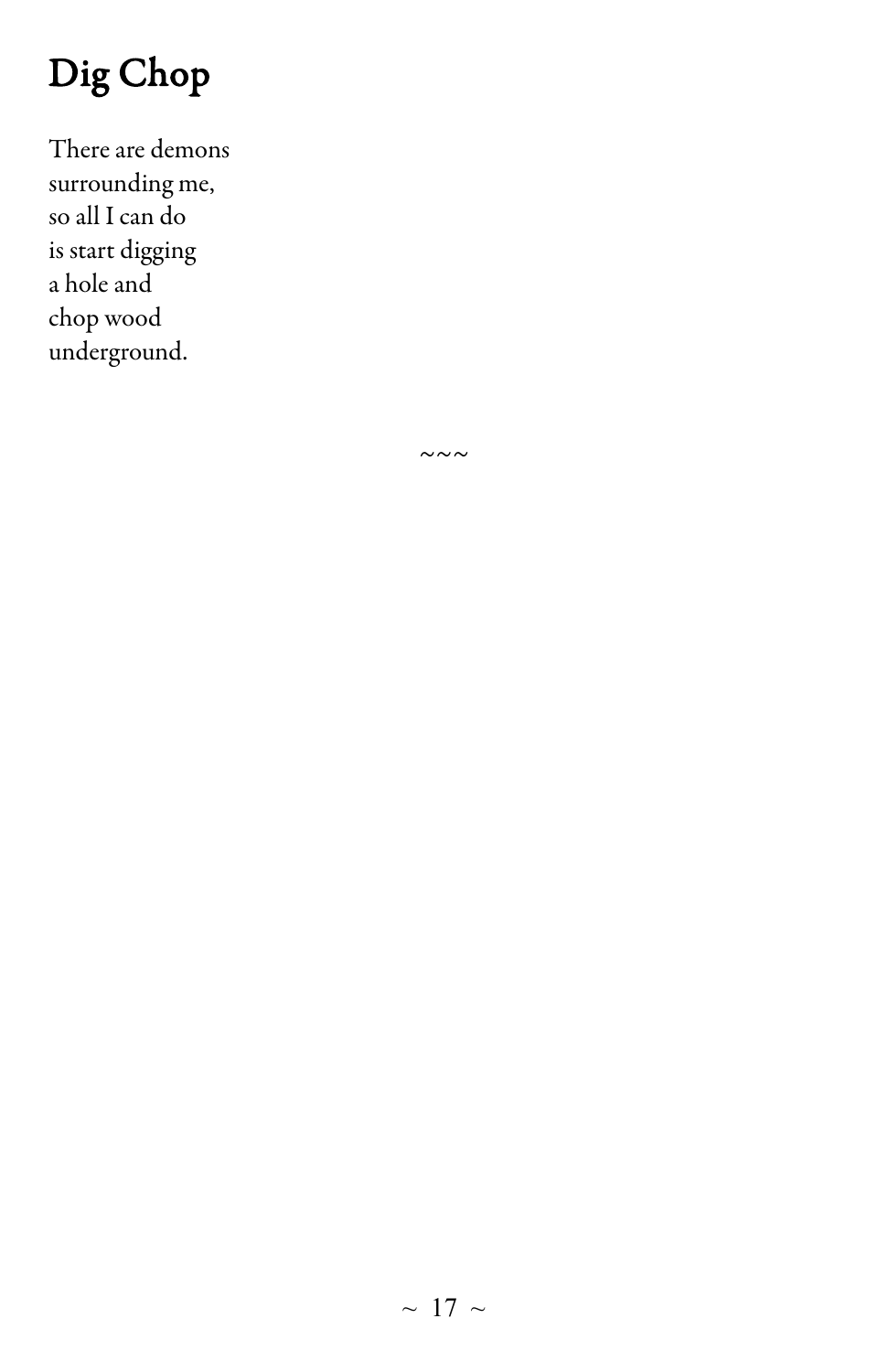# Do You See Any Fucks Growing In My Garden?

Today, I took my little shovel and ever so carefully weeded my little garden of every single last little fuck.

I started by stabbing deeply into the mind, loosening the roots of that fuck that grew like hot jealousy in late summer

Fuck fact: Fucks spread through root, seed, and invisibility Fact.

Then I stabbed again the other side of that fuck growing like frigid death in mid winter.

Fuck fact: Fucks grow fast. They take over your garden. You must weed them out before they eat you alive. Fact.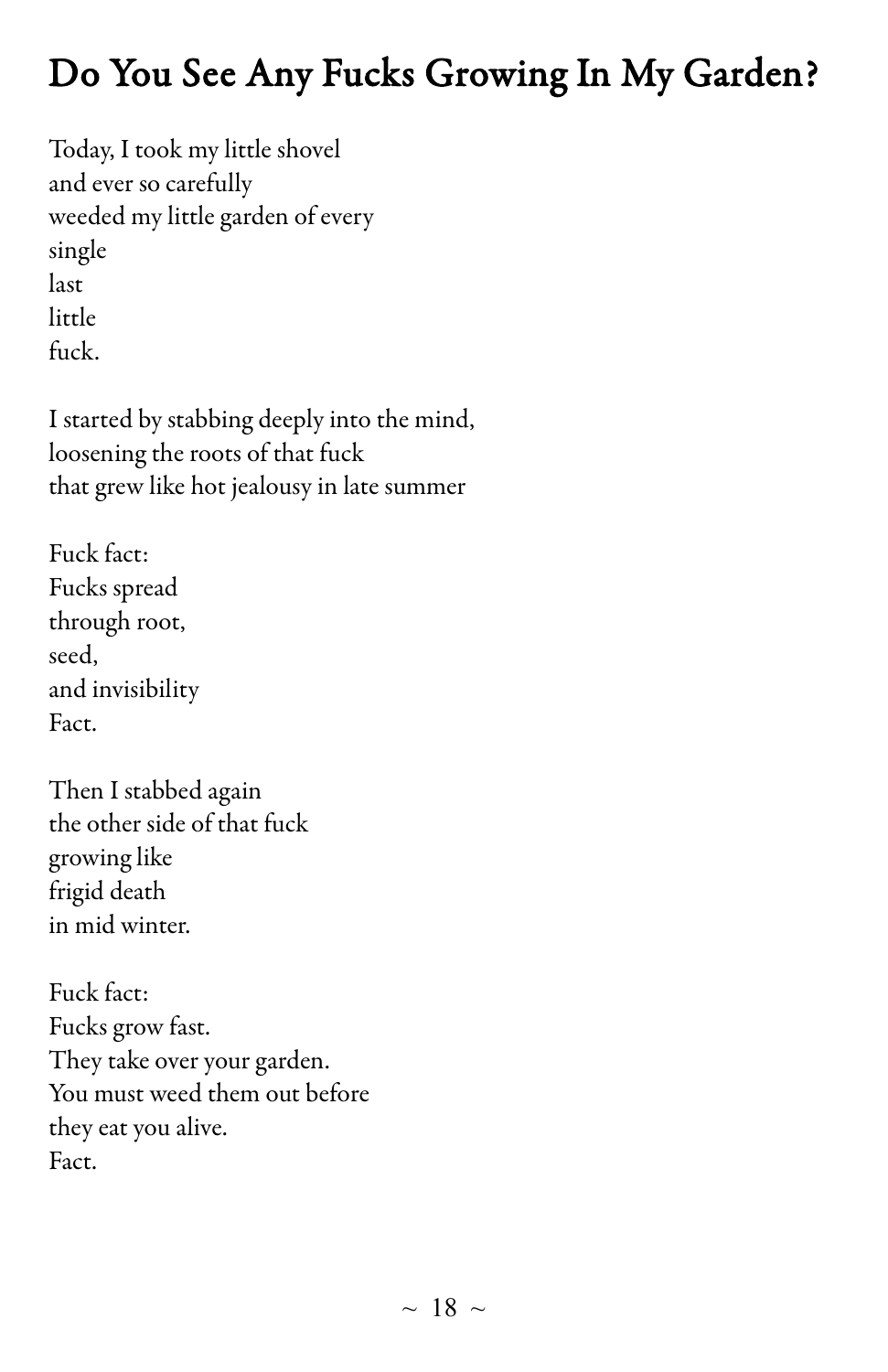I exposed the roots with my hands, finding that fuck from early spring who looked almost innocent.

Fuck fact: When a fuck takes you over you spread fucks to other gardens and become a fucker Fact.

And then I grabbed hold of the whole fuck, a scared demon in the fall, It screamed no as I pulled and I threw that fuck in the fire before it could grab hold.

Now do you see any fucks in my garden? None, I'm growing a crop of petunias this year, and I just don't give a fuck.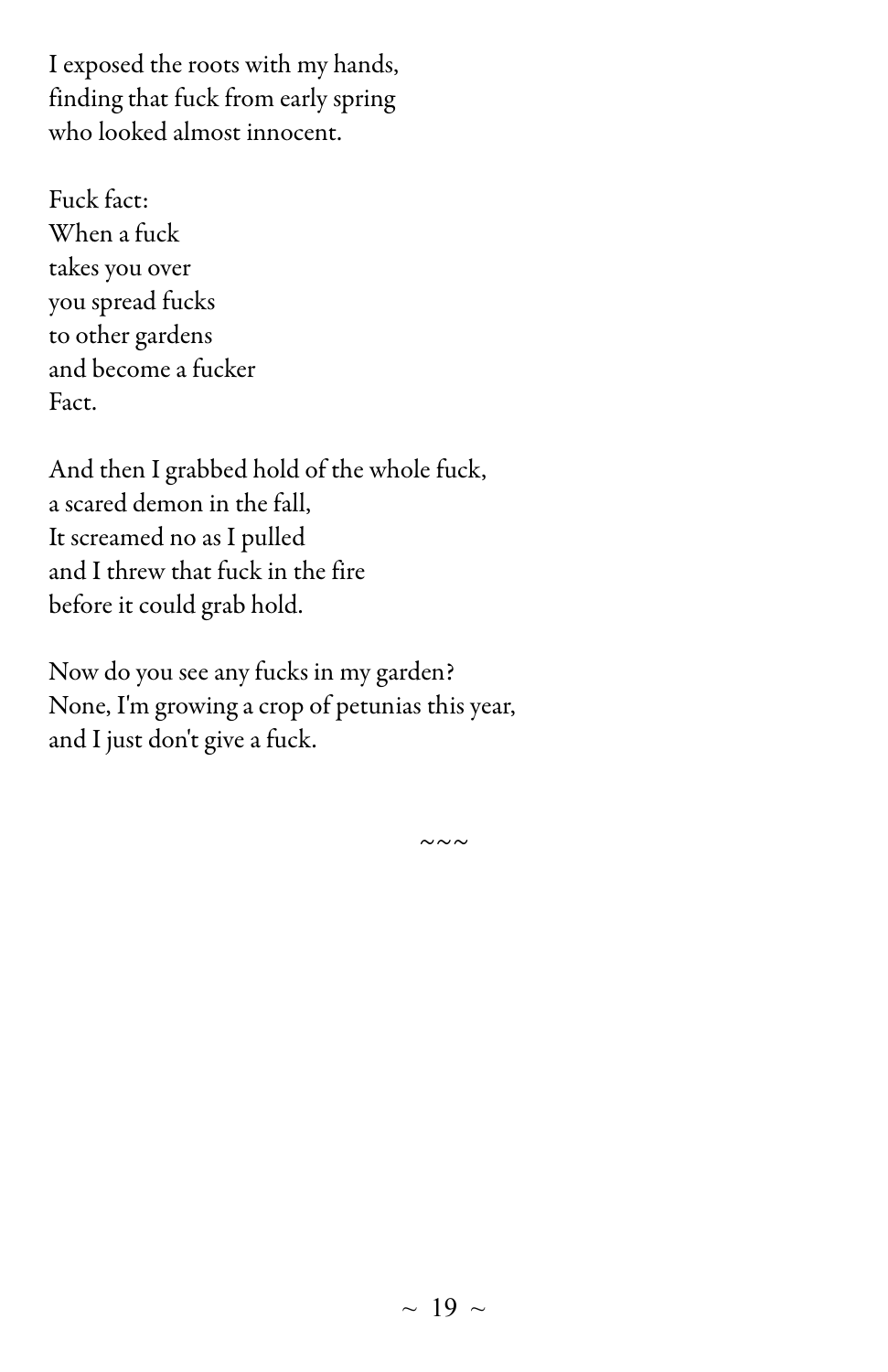# Sweep Sweep Sweep

You go outside underneath the stars to silently sweep away every brilliant color of the rainbow that ever found itself at your doorstep. Dilapidated. Methodical.

Sweep sweep sweep

You remember a warm hand embracing the unworthy flesh on your fingers. It felt as if a small sun had blossomed in that space between and warmed the whole neighborhood.

Sweep sweep sweep

You remember the thin line between a demon and trust This match for fire that metal for blood a word for safety.

Sweep sweep sweep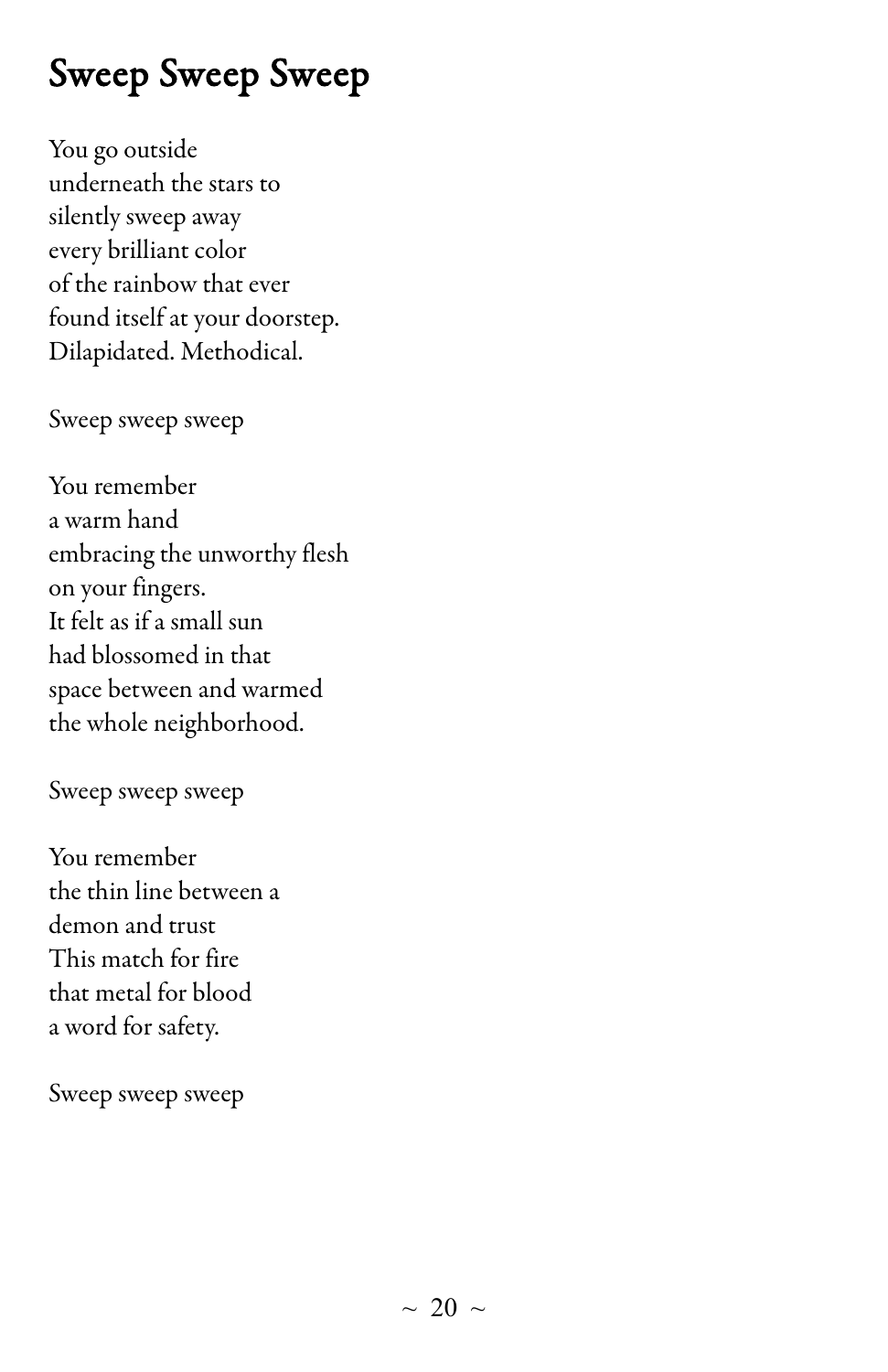You remember laying cozily underneath soft sheets, moving oh so quietly to keep her dream alive.

A mossy forest in a bowl, sewn up strands of fabric, and so many little animal bones.

Sweep sweep sweep

You remember mother fucking sweep sweep sweep and are glad that broom isn't perfect while looking up at the stars.

Sweep sweep sweep